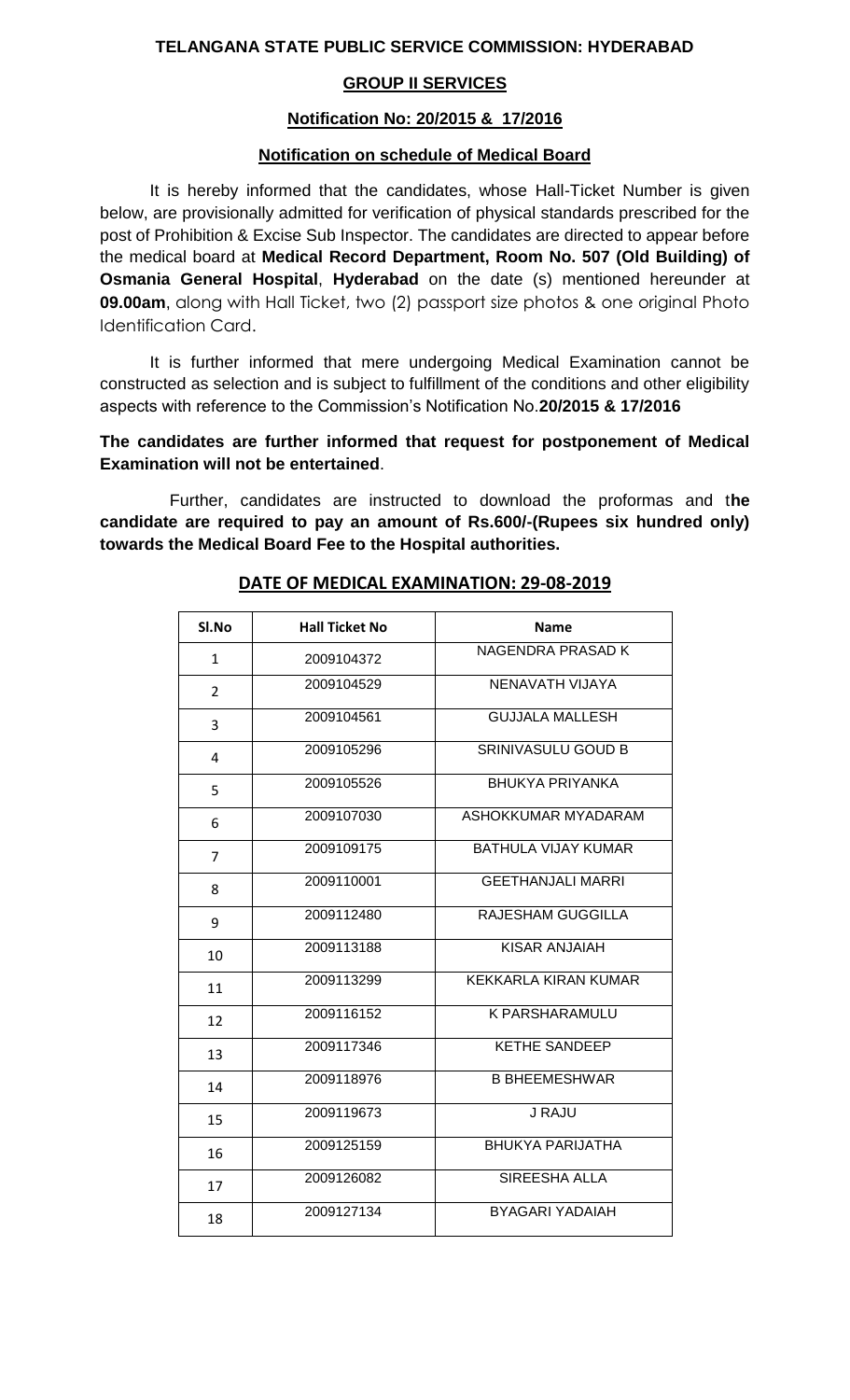| 19 | 2009127675 | BASWAGANI KANTLAMAIAH         |
|----|------------|-------------------------------|
| 20 | 2009128661 | A VINOD KUMAR                 |
| 21 | 2009129761 | <b>GOLLURI RAMU</b>           |
| 22 | 2009130131 | <b>BHANAVATH GANAPATHI</b>    |
| 23 | 2009131966 | <b>VADLURI ANUSHA</b>         |
| 24 | 2009133204 | <b>BODA RAJA SHEKHAR NAIK</b> |
| 25 | 2009135032 | <b>SUNKARI RAJKUMAR</b>       |
| 26 | 2009176121 | P SIVA CHARAN REDDY           |
| 27 | 2009176361 | <b>BODDUPALLI RADHA</b>       |
| 28 | 2009177570 | <b>MANGU SRAVAN KUMAR</b>     |
| 29 | 2009177677 | <b>GUJJULA SHAMBORANI</b>     |
| 30 | 2009179769 | <b>T RAVI SANKAR</b>          |
| 31 | 2009180768 | <b>NEERUDI HARISH KUMAR</b>   |
| 32 | 2009182167 | <b>SUDINI SWATHI</b>          |
| 33 | 2009182835 | <b>BADAVATH NITTU</b>         |
| 34 | 2009183128 | A PARIJATHA                   |
| 35 | 2009187381 | <b>VALLUPU PRADEEP</b>        |
| 36 | 2009223838 | <b>BAARLA ANIL</b>            |
| 37 | 2009227112 | <b>VUDDHEMARI SAIBABA</b>     |
| 38 | 2009235563 | Y SANTOSH KUMAR               |
| 39 | 2009265201 | <b>CHIDURALA SUMAN</b>        |
| 40 | 2009265314 | <b>VALLURU NAVEEN KUMAR</b>   |
| 41 | 2009267104 | <b>GUNDU HARIKRISHNA</b>      |
| 42 | 2009273904 | <b>MUKUNDA SHEKHAR</b>        |
| 43 | 2009276618 | BASAVA NAGA KARTHIK KUMAR     |
| 44 | 2009285752 | K ROOPA                       |
| 45 | 2009290688 | <b>SALEHA APHROSE</b>         |
| 46 | 2009292114 | PRASANNA LINGALA              |
| 47 | 2009295879 | <b>KEERTHI RATHOD</b>         |
| 48 | 2002011441 | SANDEEP MAMIDI                |
| 49 | 2003026002 | A MALLESHAM                   |
| 50 | 2003031429 | <b>LOVELY SRUJAN</b>          |
| 51 | 2004038053 | RAJANNA AJMERA                |
| 52 | 2008013452 | ANANTHULA KIRAN KUMAR         |
| 53 | 2009131470 | <b>B PREM KUMAR REDDY</b>     |
| 54 | 2009228519 | <b>B RAVI PRAKASH REDDY</b>   |